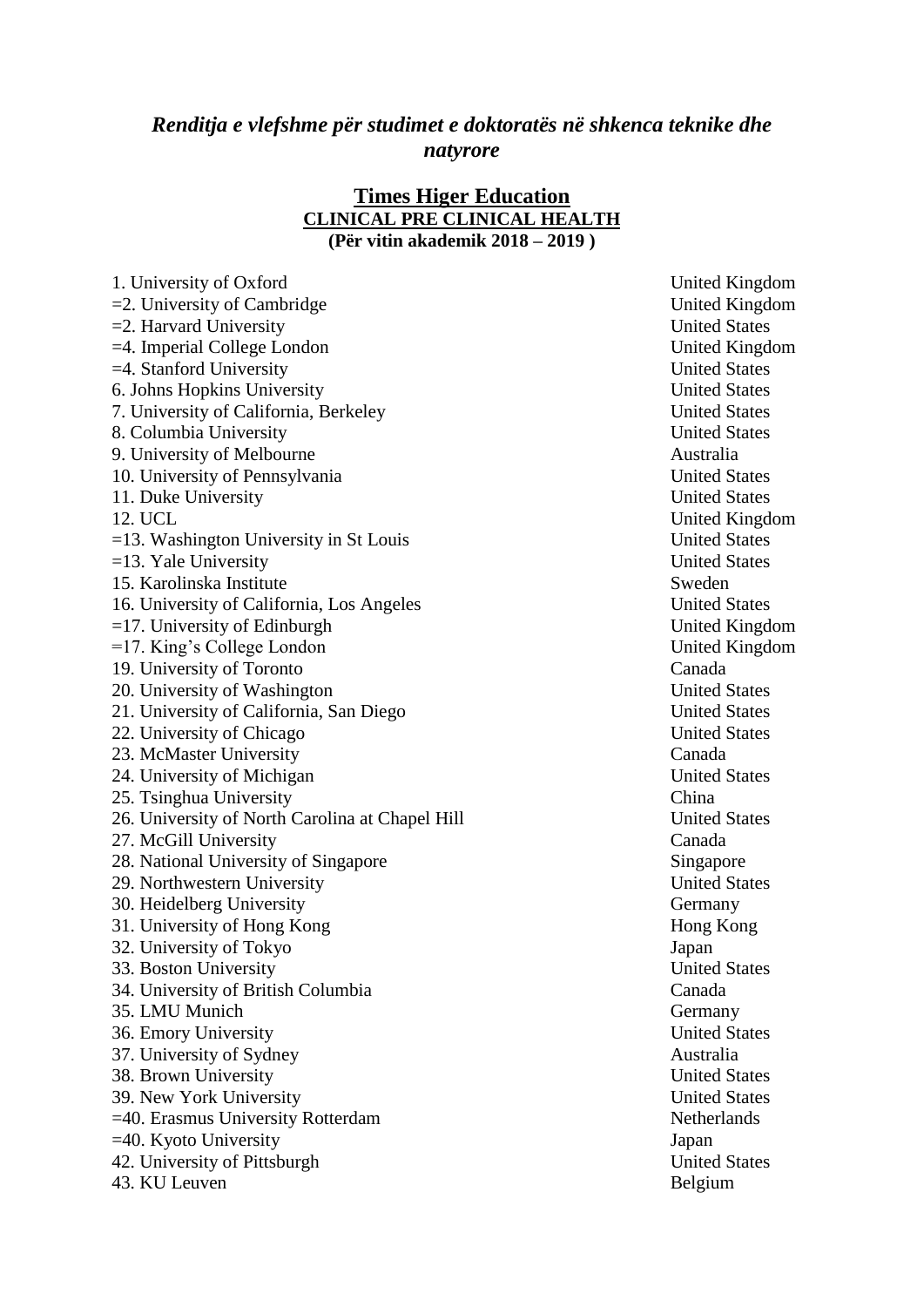44. Vanderbilt University<br>
45. University of Manchester<br>
45. United Kingdom 45. University of Manchester<br>
=46. Monash University<br>
Australia =46. Monash University<br>=46. Technical University of Munich Cermany  $=46$ . Technical University of Munich 48. University of Amsterdam Netherlands 49. University of Minnesota United States 50. Peking University China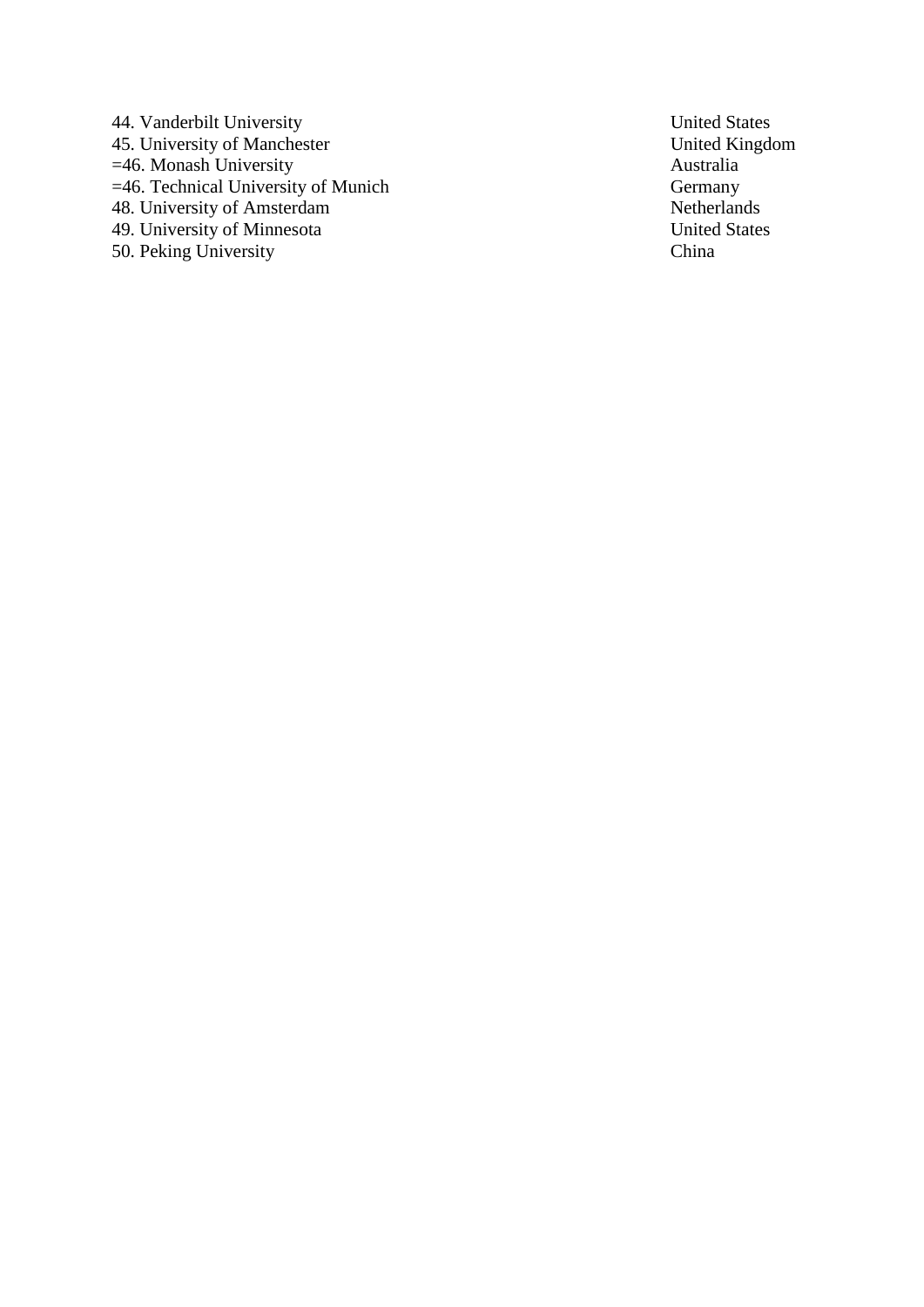### **Times Higer Education COMPUTER SCIENCE (Për vitin akademik 2018 – 2019 )**

| 1. Stanford University                                         | United S              |
|----------------------------------------------------------------|-----------------------|
| 2. Massachusetts Institute of Technology                       | United S              |
| 3. University of Oxford                                        | United K              |
| 4. ETH Zurich - Swiss Federal Institute of Technology Zurich   | Switzerla             |
| 5. University of Cambridge                                     | United K              |
| $=6$ . California Institute of Technology                      | United S              |
| $=6$ . Carnegie Mellon University                              | United S              |
| 8. Georgia Institute of Technology                             | United S              |
| 9. Imperial College London                                     | United K              |
| 10. École Polytechnique Fédérale de Lausanne                   | Switzerla             |
| 11. Harvard University                                         | United S <sup>-</sup> |
| 12. Princeton University                                       | United S              |
| 13. National University of Singapore                           | Singapor              |
| 14. University of Edinburgh                                    | United K              |
| 15. Cornell University                                         | United S              |
| 16. Technical University of Munich                             | Germany               |
| 17. University of Washington                                   | United S              |
| 18. UCL                                                        | United K              |
| 19. Columbia University                                        | United S              |
| 20. Tsinghua University                                        | China                 |
| 21. University of Illinois at Urbana-Champaign                 | United S              |
| 22. University of Toronto                                      | Canada                |
| 23. University of Pennsylvania                                 | United S              |
| 24. University of California, San Diego                        | United S              |
| 25. Peking University                                          | China                 |
| 26. University of Texas at Austin                              | United S              |
| 27. University of Wisconsin-Madison                            | United S              |
| $=$ 28. University of British Columbia                         | Canada                |
| $=$ 28. Hong Kong University of Science and Technology         | Hong Ko               |
| 30. University of Southern California                          | United S              |
| 31. Nanyang Technological University, Singapore                | Singapor              |
| 32. University of Maryland, College Park                       | United S              |
| 33. University of Waterloo                                     | Canada                |
| 34. University of Chicago                                      | United S              |
| 35. University of Tokyo                                        | Japan                 |
| 36. Karlsruhe Institute of Technology                          | Germany               |
| 37. RWTH Aachen University                                     | Germany               |
| 38. Chinese University of Hong Kong                            | Hong Ko               |
| 39. University of Melbourne                                    | Australia             |
| 40. Seoul National University                                  | South Ko              |
| 41. Korea Advanced Institute of Science and Technology (KAIST) | South Ko              |
| $=42$ . Delft University of Technology                         | Netherlar             |
| =42. Technical University of Berlin                            | Germany               |
| 44. University of California, Santa Barbara                    | United S              |
| =45. University of Massachusetts                               | United S              |

**United States United States** United Kingdom Switzerland United Kingdom United States United States **United States** United Kingdom Switzerland **United States United States** Singapore United Kingdom **United States** Germany **United States** United Kingdom United States<br>China United States United States United States United States **United States** Hong Kong United States Singapore United States **United States** Germany Germany Hong Kong South Korea South Korea Netherlands Germany United States United States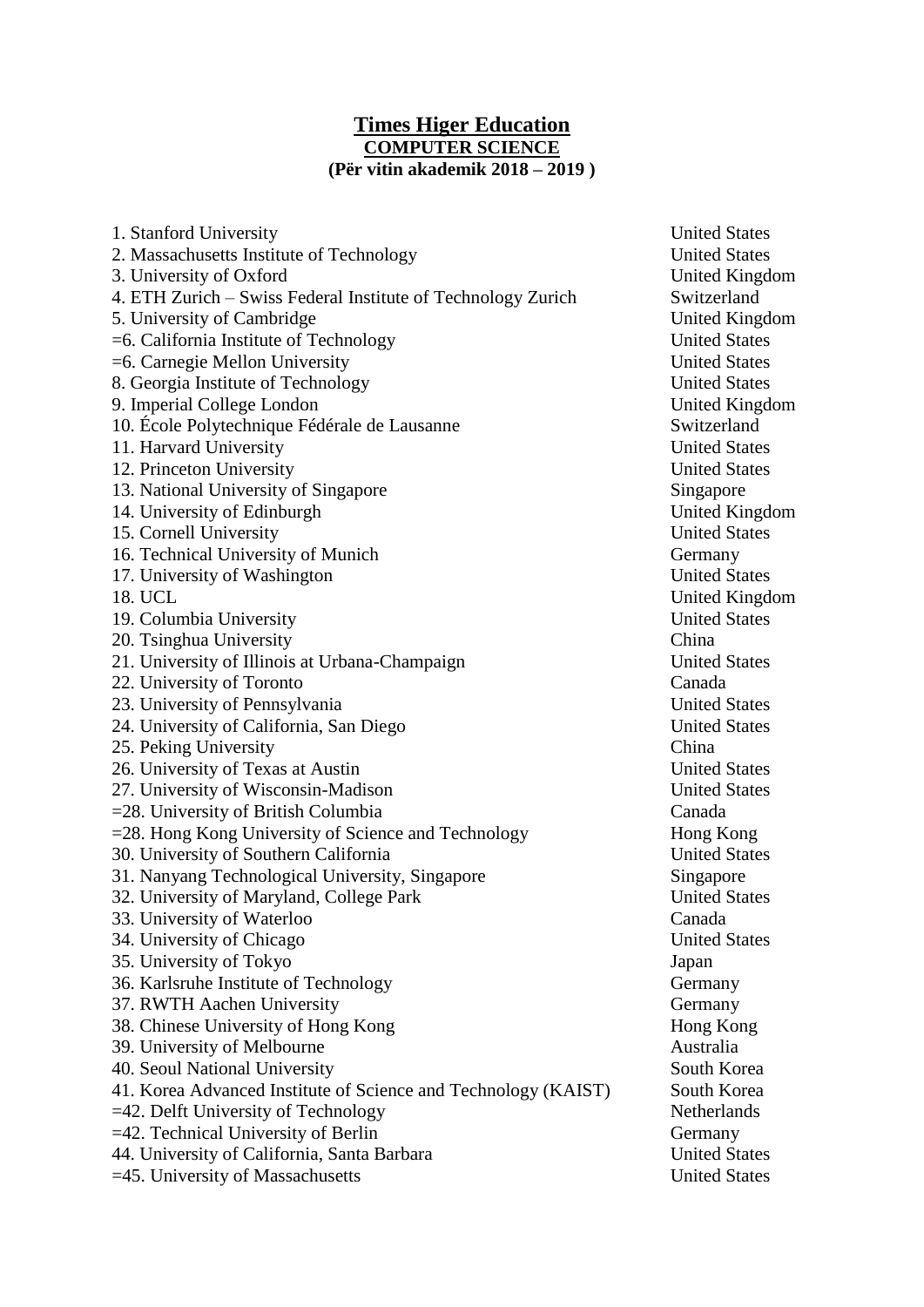=45. Zhejiang University<br>
47. LMU Munich<br>
48. Brown University<br>
5. China<br>
5. China<br>
5. China<br>
5. China<br>
5. China<br>
5. China<br>
5. China<br>
5. China<br>
5. China<br>
5. China<br>
5. China<br>
5. China<br>
5. China<br>
5. China<br>
5. China<br>
5. China 47. LMU Munich 48. Brown University<br>
49. United States<br>
49. University of California, Irvine<br>
49. United States 49. University of California, Irvine United States and United States United States United States United States United States United States United States United States United States United States United States United States 50. KU Leuven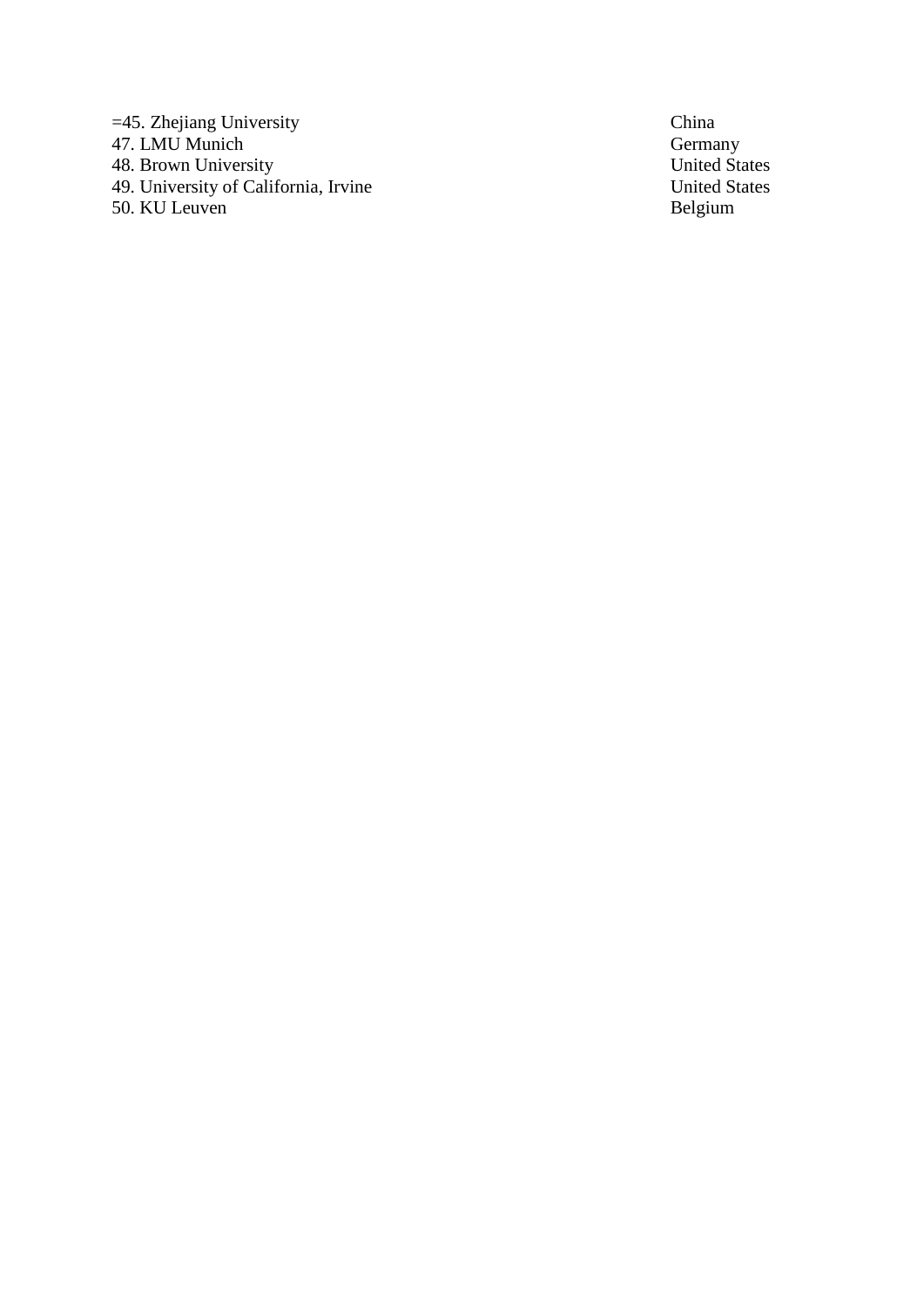# **Times Higer Education COMPUTER SCIENCE (Për vitin akademik 2018 – 2019 )**

| 1. Stanford University                                       | <b>United States</b>  |
|--------------------------------------------------------------|-----------------------|
| 2. Massachusetts Institute of Technology                     | <b>United States</b>  |
| 3. University of Oxford                                      | <b>United Kingdom</b> |
| 4. ETH Zurich – Swiss Federal Institute of Technology Zurich | Switzerland           |
| <b>5.</b> University of Cambridge                            | <b>United Kingdom</b> |
| <b>6.</b> $=6$ California Institute of Technology            | <b>United States</b>  |
| 7. = 6 Carnegie Mellon University                            | <b>United States</b>  |
| 8. Georgia Institute of Technology                           | <b>United States</b>  |
| 9. Imperial College London                                   | <b>United Kingdom</b> |
| 10. École Polytechnique Fédérale de Lausanne                 | Switzerland           |
| 11. Harvard University                                       | <b>United States</b>  |
| 12. Princeton University                                     | <b>United States</b>  |
| 13. National University of Singapore                         | Singapore             |
| 14. University of Edinburgh                                  | <b>United Kingdom</b> |
| 15. Cornell University                                       | <b>United States</b>  |
| 16. Technical University of Munich                           | Germany               |
| 17. University of Washington                                 | <b>United States</b>  |
| 18. UCL                                                      | <b>United Kingdom</b> |
| 19. Columbia University                                      | <b>United States</b>  |
| 20. Tsinghua University                                      | China                 |
| 21. University of Illinois at Urbana-Champaign               | <b>United States</b>  |
| 22. University of Toronto                                    | Canada                |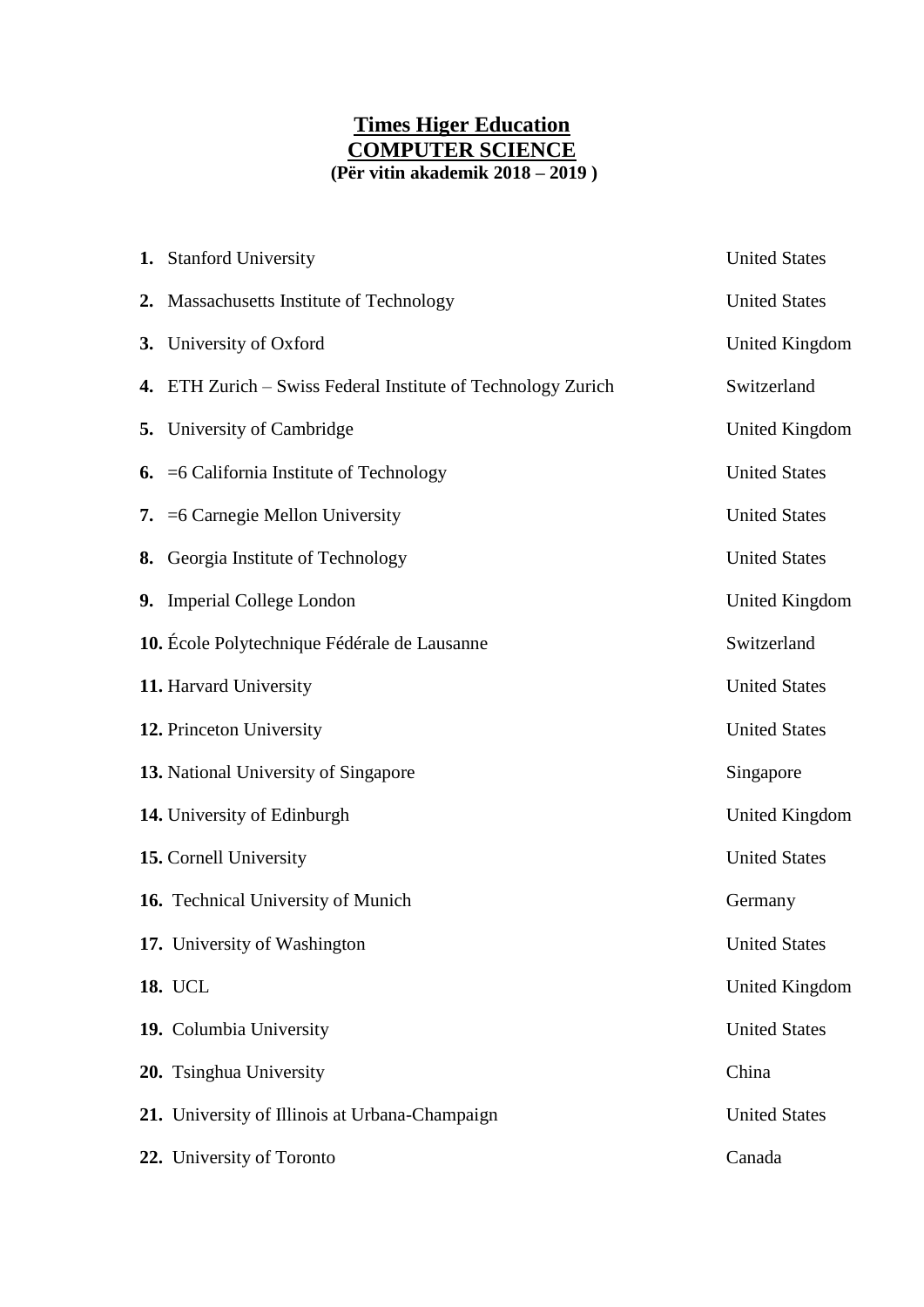| 23. University of Pennsylvania                                 | <b>United States</b> |
|----------------------------------------------------------------|----------------------|
| 24. University of California, San Diego                        | <b>United States</b> |
| 25. Peking University                                          | China                |
| 26. University of Texas at Austin                              | <b>United States</b> |
| 27. University of Wisconsin-Madison                            | <b>United States</b> |
| 28. = 28. University of British Columbia                       | Canada               |
| 29. = 28. Hong Kong University of Science and Technology       | Hong Kong            |
| 30. University of Southern California                          | <b>United States</b> |
| 31. Nanyang Technological University, Singapore                | Singapore            |
| 32. University of Maryland, College Park                       | <b>United States</b> |
| 33. University of Waterloo                                     | Canada               |
| 34. University of Chicago                                      | <b>United States</b> |
| 35. University of Tokyo                                        | Japan                |
| 36. Karlsruhe Institute of Technology                          | Germany              |
| 37. RWTH Aachen University                                     | Germany              |
| <b>38.</b> Chinese University of Hong Kong                     | Hong Kong            |
| 39. University of Melbourne                                    | Australia            |
| 40. Seoul National University                                  | South Korea          |
| 41. Korea Advanced Institute of Science and Technology (KAIST) | South Korea          |
| 42. $=42$ . Delft University of Technology                     | Netherlands          |
| 43. = 42. Technical University of Berlin                       | Germany              |
| 44. University of California, Santa Barbara                    | <b>United States</b> |
| 45. = 45. University of Massachusetts                          | <b>United States</b> |
| 46. $=45$ . Zhejiang University                                | China                |
| 47. LMU Munich                                                 | Germany              |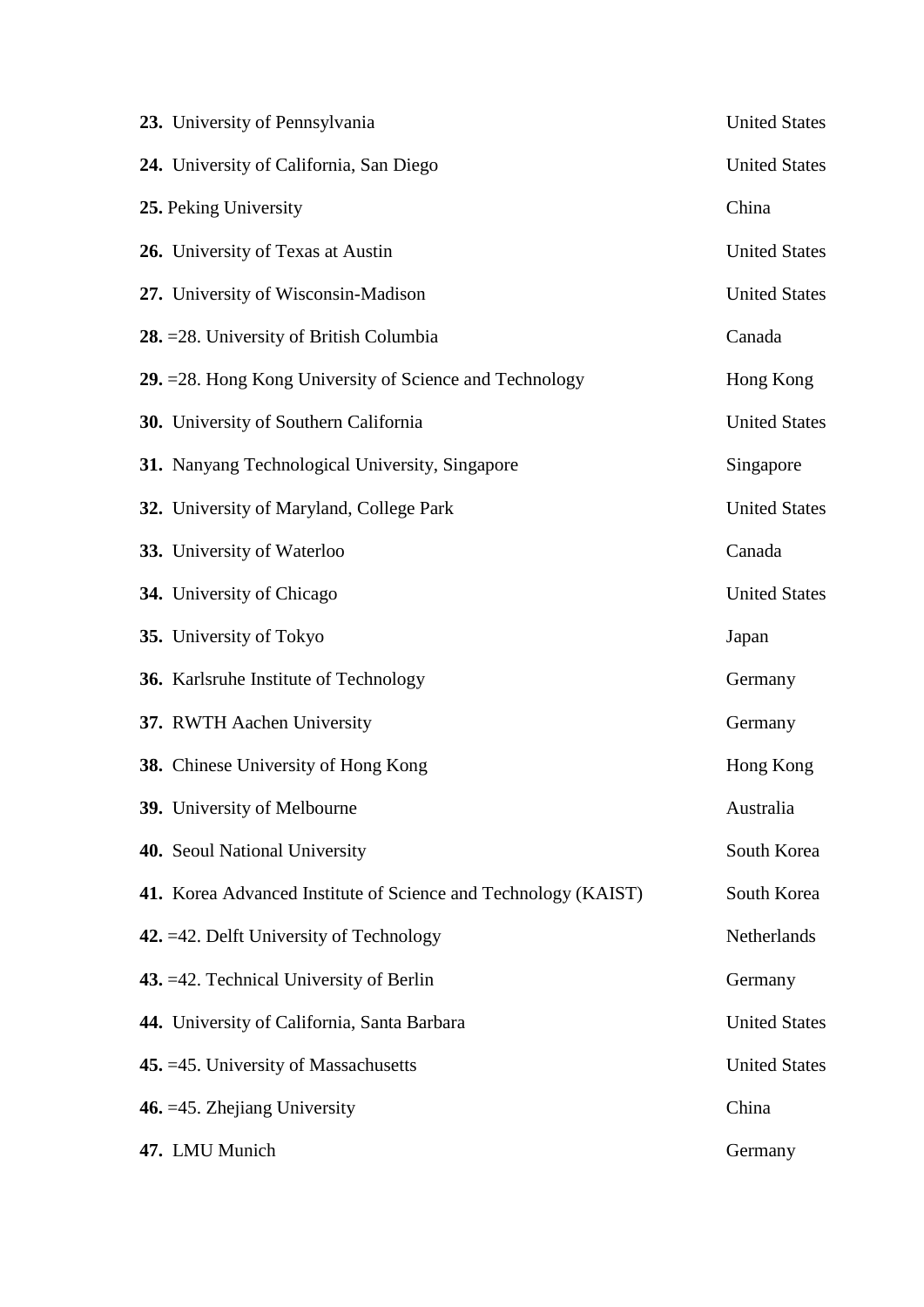| <b>48.</b> Brown University                 | <b>United States</b> |
|---------------------------------------------|----------------------|
| <b>49.</b> University of California, Irvine | <b>United States</b> |
| <b>50.</b> KU Leuven                        | Belgium              |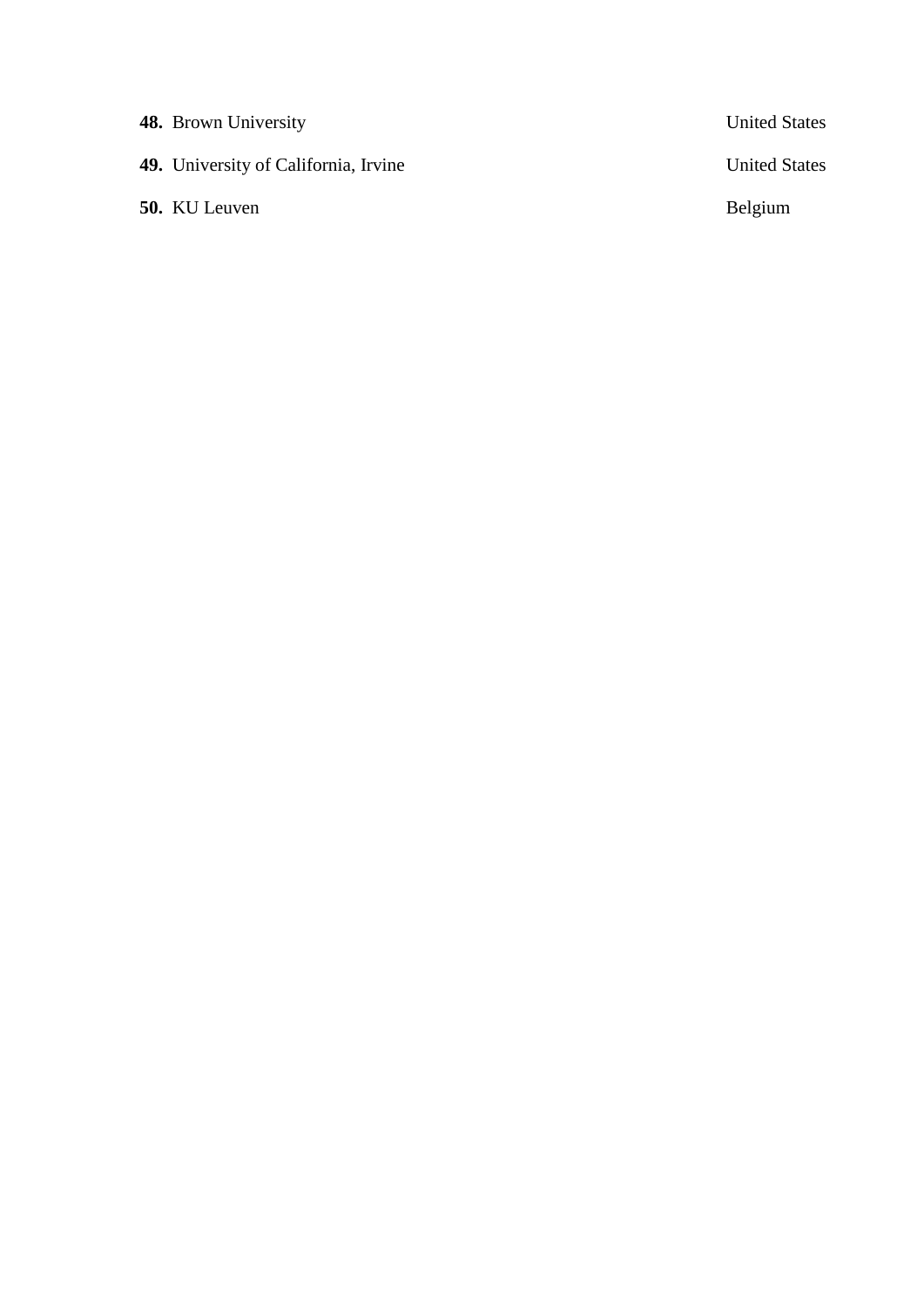# **Times Higer Education ENGINEERING-AND-IT (Për vitin akademik 2018 – 2019 )**

| 1. Stanford University                                         | <b>United States</b>  |
|----------------------------------------------------------------|-----------------------|
| 2. California Institute of Technology                          | <b>United States</b>  |
| 3. University of Oxford                                        | <b>United Kingdom</b> |
| 4. Massachusetts Institute of Technology                       | <b>United States</b>  |
| 5. University of Cambridge                                     | <b>United Kingdom</b> |
| 6. Princeton University                                        | <b>United States</b>  |
| 7. Peking University                                           | China                 |
| 8. National University of Singapore                            | Singapore             |
| 9. ETH Zurich – Swiss Federal Institute of Technology Zurich   | Switzerland           |
| 10. Imperial College London                                    | <b>United Kingdom</b> |
| 11. Georgia Institute of Technology                            | <b>United States</b>  |
| 12. Carnegie Mellon University                                 | <b>United States</b>  |
| 13. University of California, Berkeley                         | <b>United States</b>  |
| 14. $=$ 14 École Polytechnique Fédérale de Lausanne            | Switzerland           |
| 15. = 14 University of Illinois at Urbana-Champaign            | <b>United States</b>  |
| 16. Nanyang Technological University, Singapore                | Singapore             |
| 17. University of Michigan                                     | <b>United States</b>  |
| <b>18.</b> $=$ 18. Delft University of Technology              | Netherlands           |
| <b>19.</b> =18. Hong Kong University of Science and Technology | Hong Kong             |
| $20. = 20$ . Cornell University                                | <b>United States</b>  |
| 21. = 20. Technical University of Munich                       | Germany               |
| 22. Tsinghua University                                        | China                 |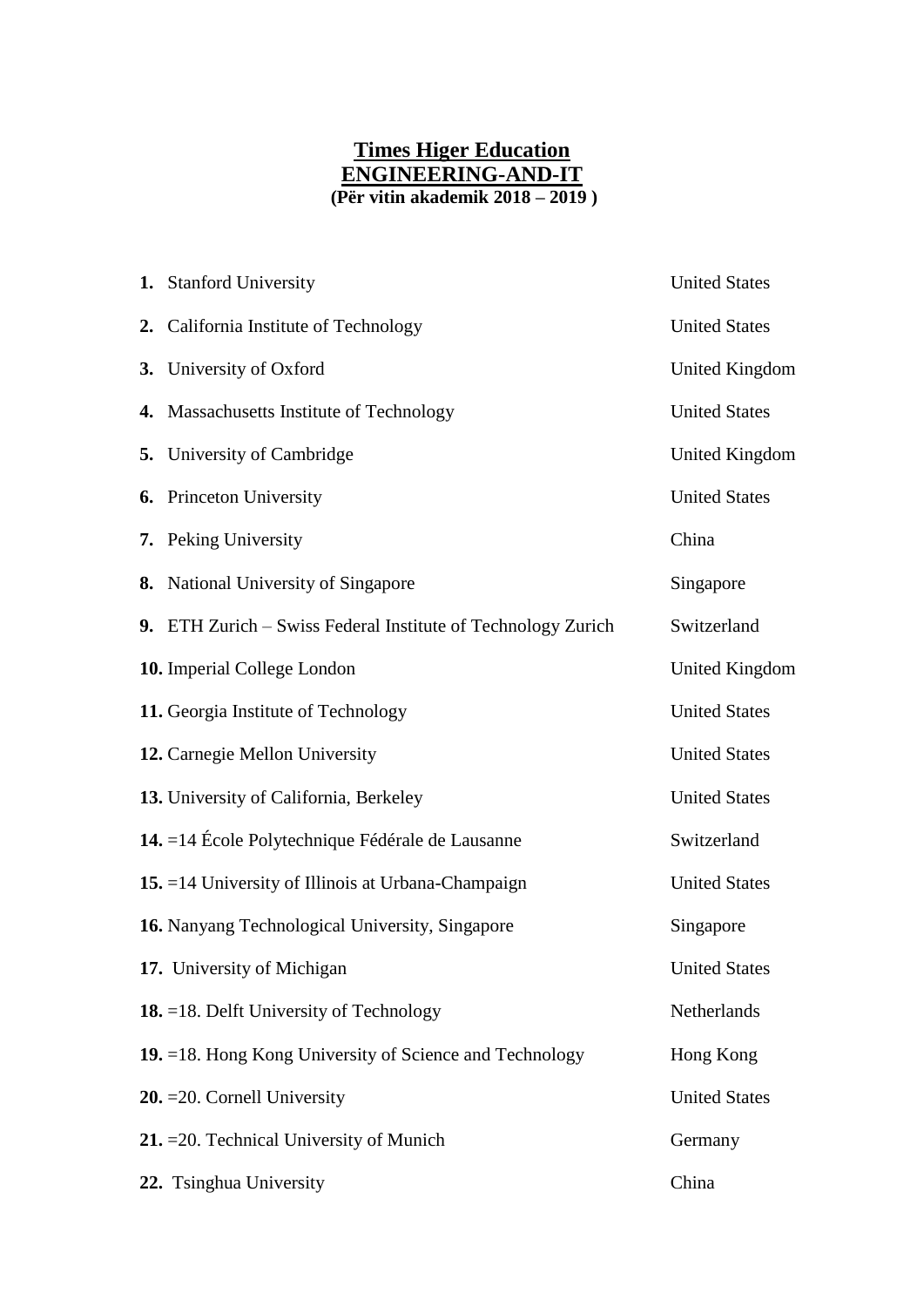| 23. Northwestern University                                    | <b>United States</b> |
|----------------------------------------------------------------|----------------------|
| 24. RWTH Aachen University                                     | Germany              |
| 25. Purdue University                                          | <b>United States</b> |
| 26. Columbia University                                        | <b>United States</b> |
| 27. Korea Advanced Institute of Science and Technology (KAIST) | South Korea          |
| 28. University of Texas at Austin                              | <b>United States</b> |
| 29. University of Toronto                                      | Canada               |
| <b>30.</b> University of Hong Kong                             | Hong Kong            |
| 31. University of California, Santa Barbara                    | <b>United States</b> |
| 32. Seoul National University                                  | South Korea          |
| 33. University of California, San Diego                        | <b>United States</b> |
| 34. Johns Hopkins University                                   | <b>United States</b> |
| 35. University of Tokyo                                        | Japan                |
| 36. UCL                                                        | United Kingdom       |
| 37. KU Leuven                                                  | Belgium              |
| 38. KTH Royal Institute of Technology                          | Sweden               |
| 39. University of Science and Technology of China              | China                |
| 40. University of Wisconsin-Madison                            | <b>United States</b> |
| 41. Shanghai Jiao Tong University                              | China                |
| 42. Kyoto University                                           | Japan                |
| 43. Technical University of Berlin                             | Germany              |
| 44. University of Washington                                   | <b>United States</b> |
| 45. University of Edinburgh                                    | United Kingdom       |
| 46. University of Manchester                                   | United Kingdom       |
| 47. $=47$ . Fudan University                                   | China                |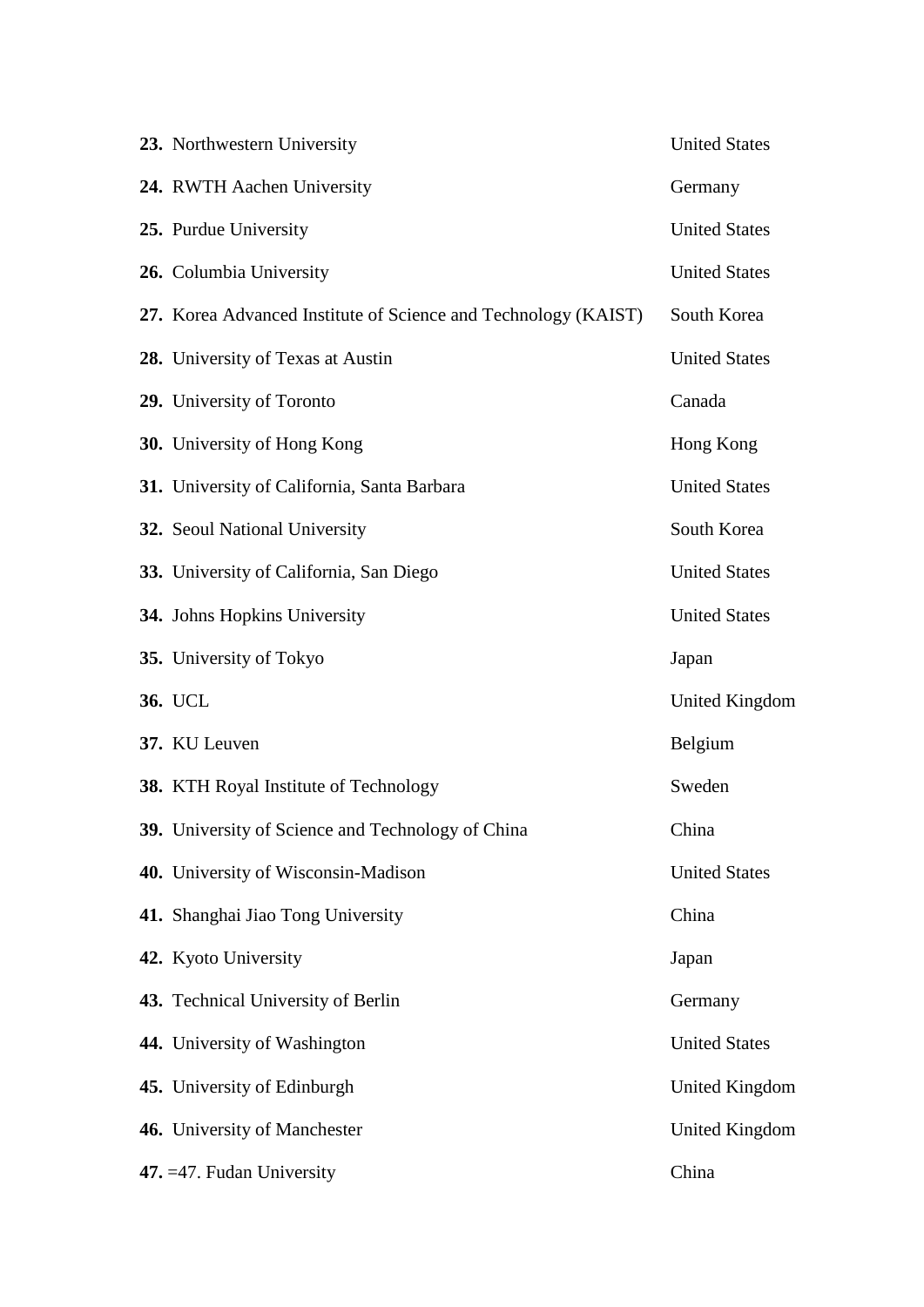| 48. = 47. Sungkyunkwan University (SKKU) | South Korea          |
|------------------------------------------|----------------------|
| <b>49.</b> Rice University               | <b>United States</b> |
| <b>50.</b> Zhejiang University           | China                |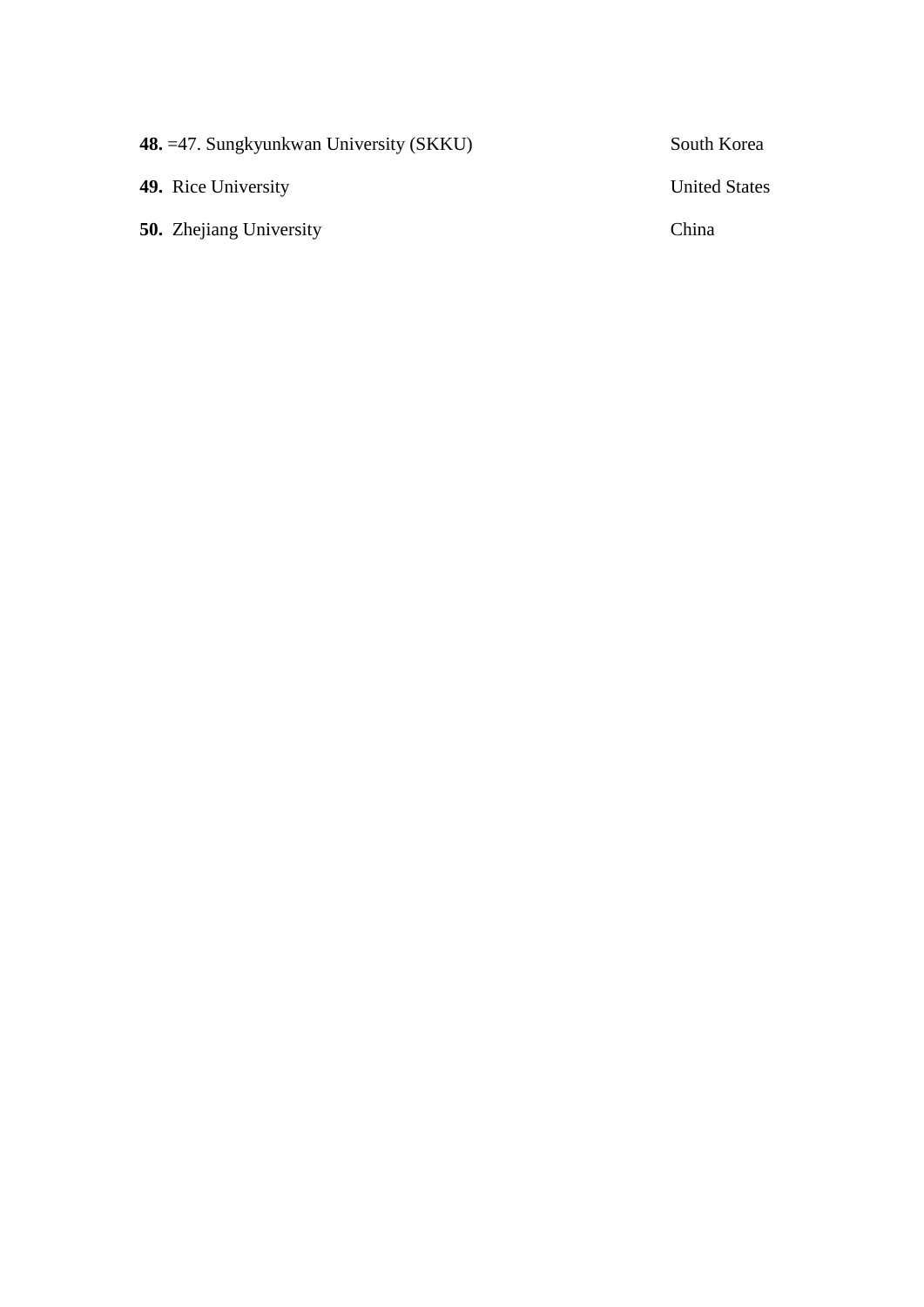# **Times Higer Education LIFE SCIENCES (Për vitin akademik 2018 – 2019 )**

|            | 1. Harvard University                                     | <b>United States</b>  |
|------------|-----------------------------------------------------------|-----------------------|
|            | 2. University of Cambridge                                | United Kingdom        |
|            | 3. University of Oxford                                   | <b>United Kingdom</b> |
|            | 4. Stanford University                                    | <b>United States</b>  |
|            | 5. Massachusetts Institute of Technology                  | <b>United States</b>  |
|            | <b>6.</b> Johns Hopkins University                        | <b>United States</b>  |
|            | 7. Princeton University                                   | <b>United States</b>  |
|            | 8. California Institute of Technology                     | <b>United States</b>  |
|            | 9. Yale University                                        | <b>United States</b>  |
|            | 10. Imperial College London                               | United Kingdom        |
| 11.        | University of Chicago                                     | <b>United States</b>  |
| 12.        | University of California, San Diego                       | <b>United States</b>  |
| 13.        | ETH Zurich - Swiss Federal Institute of Technology Zurich | Switzerland           |
| 14.        | <b>Cornell University</b>                                 | <b>United States</b>  |
| 15.        | Columbia University                                       | <b>United States</b>  |
| <b>16.</b> | Duke University                                           | <b>United States</b>  |
|            | 17. University of Pennsylvania                            | <b>United States</b>  |
| 18.        | University of California, Berkeley                        | <b>United States</b>  |
| 19.        | University of California, Los Angeles                     | <b>United States</b>  |
| 20.        | Wageningen University & Research                          | Netherlands           |
| 21.        | University of British Columbia                            | Canada                |
| 22.        | University of Toronto                                     | Canada                |
| 23.        | =23. University of Edinburgh                              | <b>United Kingdom</b> |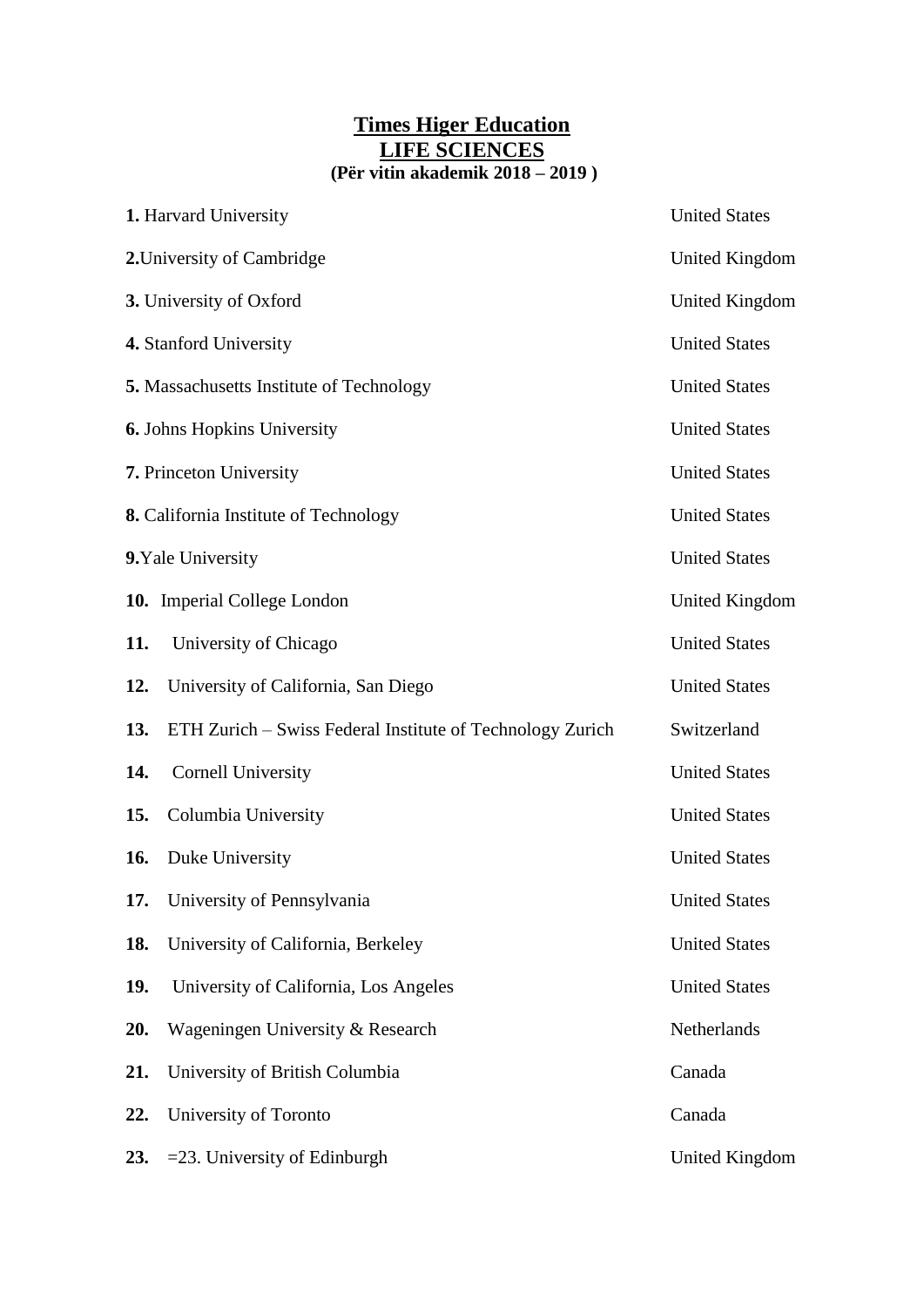|            | 24. $=$ 23. Peking University            | China                |
|------------|------------------------------------------|----------------------|
| 25.        | Karolinska Institute                     | Sweden               |
| 26.        | National University of Singapore         | Singapore            |
| 27.        | University of Michigan                   | <b>United States</b> |
| 28.        | University of California, Davis          | <b>United States</b> |
| 29.        | Washington University in St Louis        | <b>United States</b> |
| 30.        | King's College London                    | United Kingdom       |
| 31.        | McGill University                        | Canada               |
| 32.        | University of Melbourne                  | Australia            |
| 33.        | École Polytechnique Fédérale de Lausanne | Switzerland          |
|            | 34. $=$ 34. Heidelberg University        | Germany              |
| <b>35.</b> | $=$ 34. University of Queensland         | Australia            |
| 36.        | University of Tokyo                      | Japan                |
| 37.        | Kyoto University                         | Japan                |
| 38.        | Uppsala University                       | Sweden               |
| 39.        | <b>LMU</b> Munich                        | Germany              |
| 40.        | University of Wisconsin-Madison          | <b>United States</b> |
| 41.        | University of Hong Kong                  | Hong Kong            |
| 42.        | Northwestern University                  | <b>United States</b> |
| 43.        | <b>Technical University of Munich</b>    | Germany              |
| 44.        | <b>Ghent University</b>                  | Belgium              |
| 45.        | <b>Australian National University</b>    | Australia            |
| 46.        | <b>Lund University</b>                   | Sweden               |
| 47.        | University of Sydney                     | Australia            |
| 48.        | <b>Emory University</b>                  | <b>United States</b> |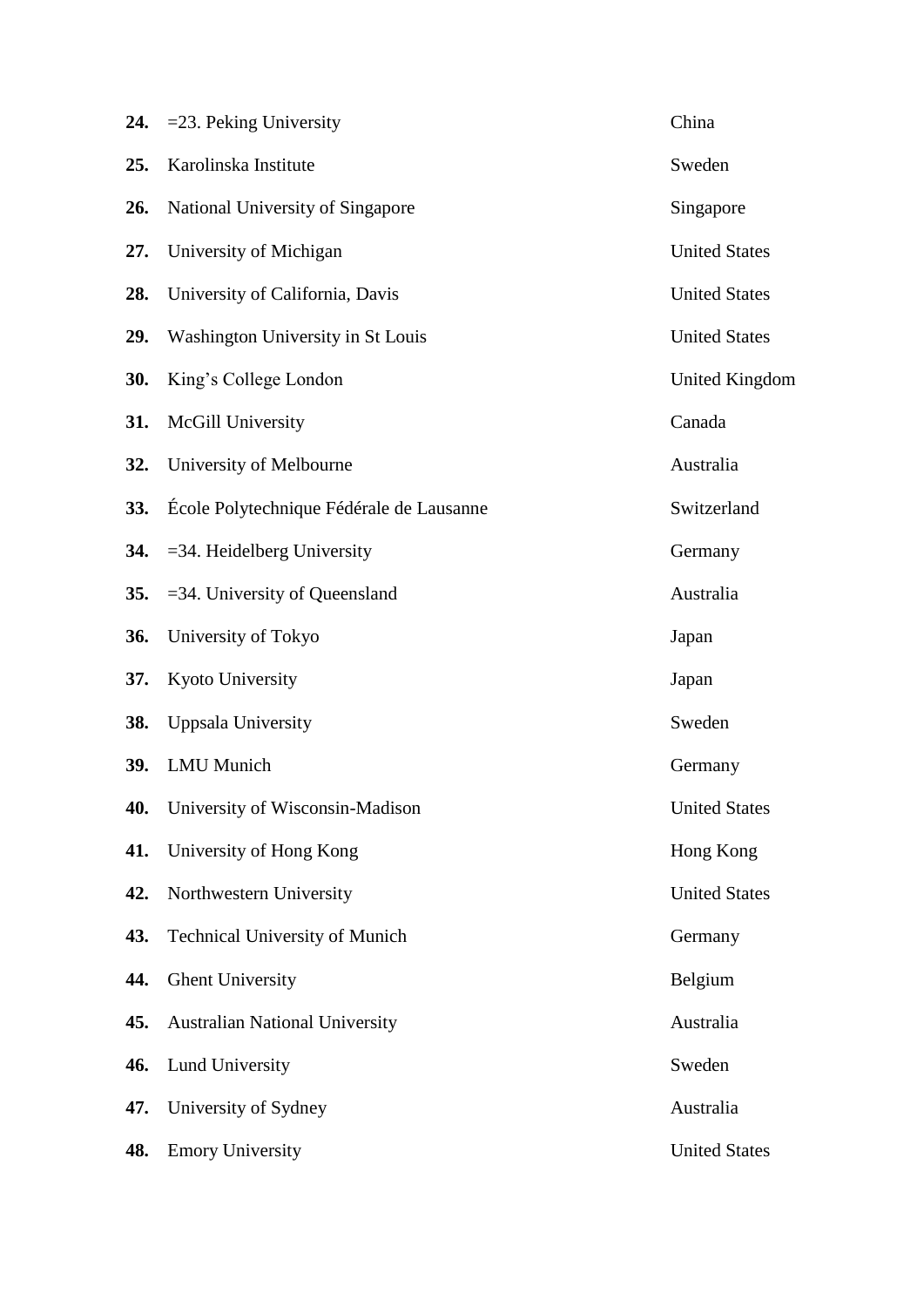**49.** University of Glasgow United Kingdom

**50.** Humboldt University of Berlin Germany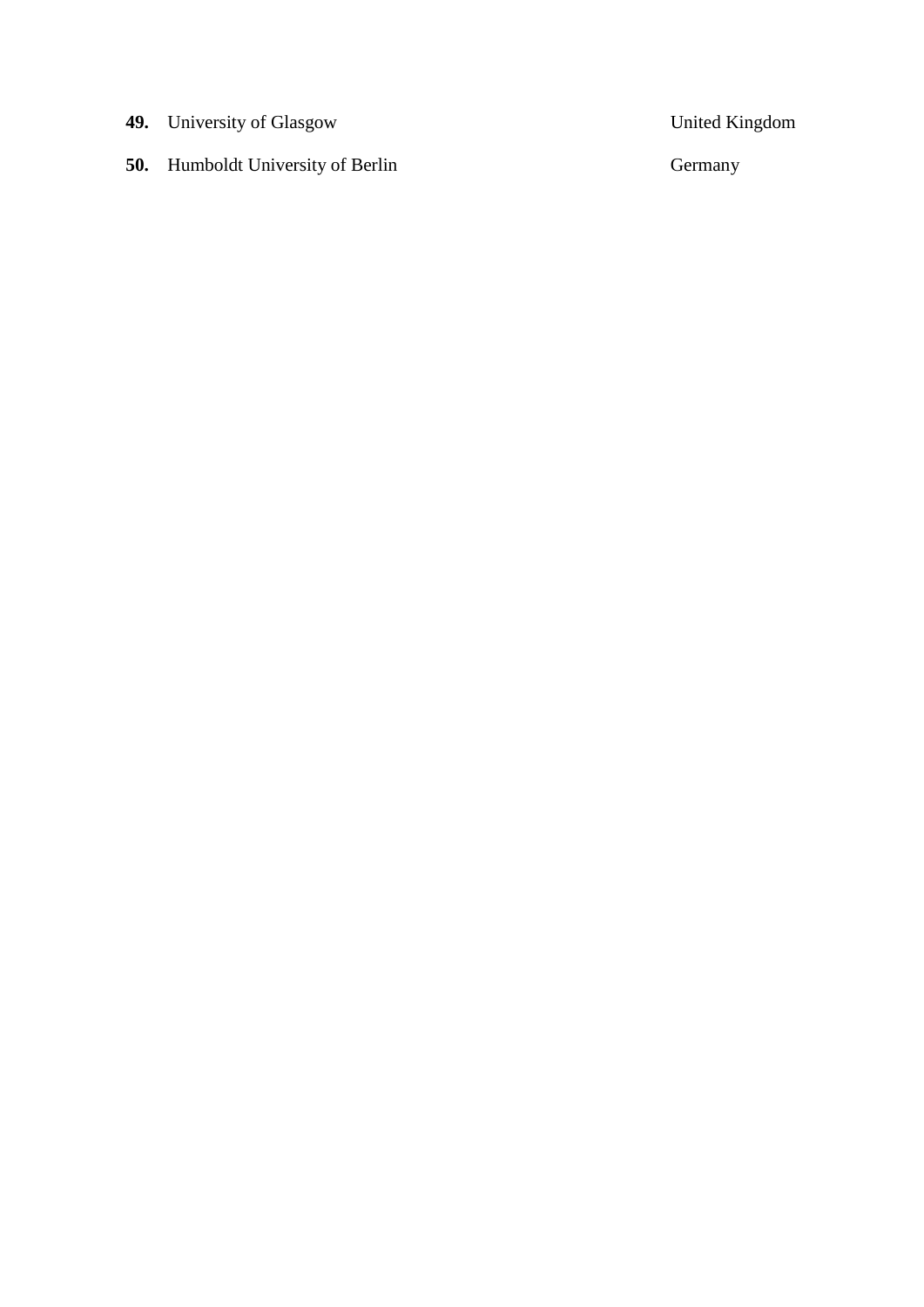### **Times Higer Education PHYSICAL-SCIENCES (Për vitin akademik 2018 – 2019 )**

| 1. Rinceton University                                       | <b>United State</b>  |
|--------------------------------------------------------------|----------------------|
| 2. Harvard University                                        | <b>United States</b> |
| 3. Stanford University                                       | <b>United States</b> |
| 4. Massachusetts Institute of Technology                     | <b>United States</b> |
| <b>5.</b> University of Cambridge                            | United Kingdom       |
| <b>6.</b> University of Oxford                               | United Kingdom       |
| 7. California Institute of Technology                        | <b>United States</b> |
| 8. ETH Zurich – Swiss Federal Institute of Technology Zurich | Switzerland          |
| 9. Imperial College London                                   | United Kingdom       |
| 10. University of Chicago                                    | <b>United States</b> |
| 11. University of California, Los Angeles                    | <b>United States</b> |
| 12. University of California, Berkeley                       | <b>United States</b> |
| 13. Cornell University                                       | <b>United States</b> |
| 14. Columbia University                                      | <b>United States</b> |
| 15. École Polytechnique Fédérale de Lausanne                 | Switzerland          |
| 16. National University of Singapore                         | Singapore            |
| 17. Peking University                                        | China                |
| 18. University of Washington                                 | <b>United States</b> |
| 19. University of Michigan                                   | <b>United States</b> |
| 20. University of California, Santa Barbara                  | <b>United States</b> |
| 21. University of Edinburgh                                  | United Kingdom       |
| 22. University of Illinois at Urbana-Champaign               | <b>United States</b> |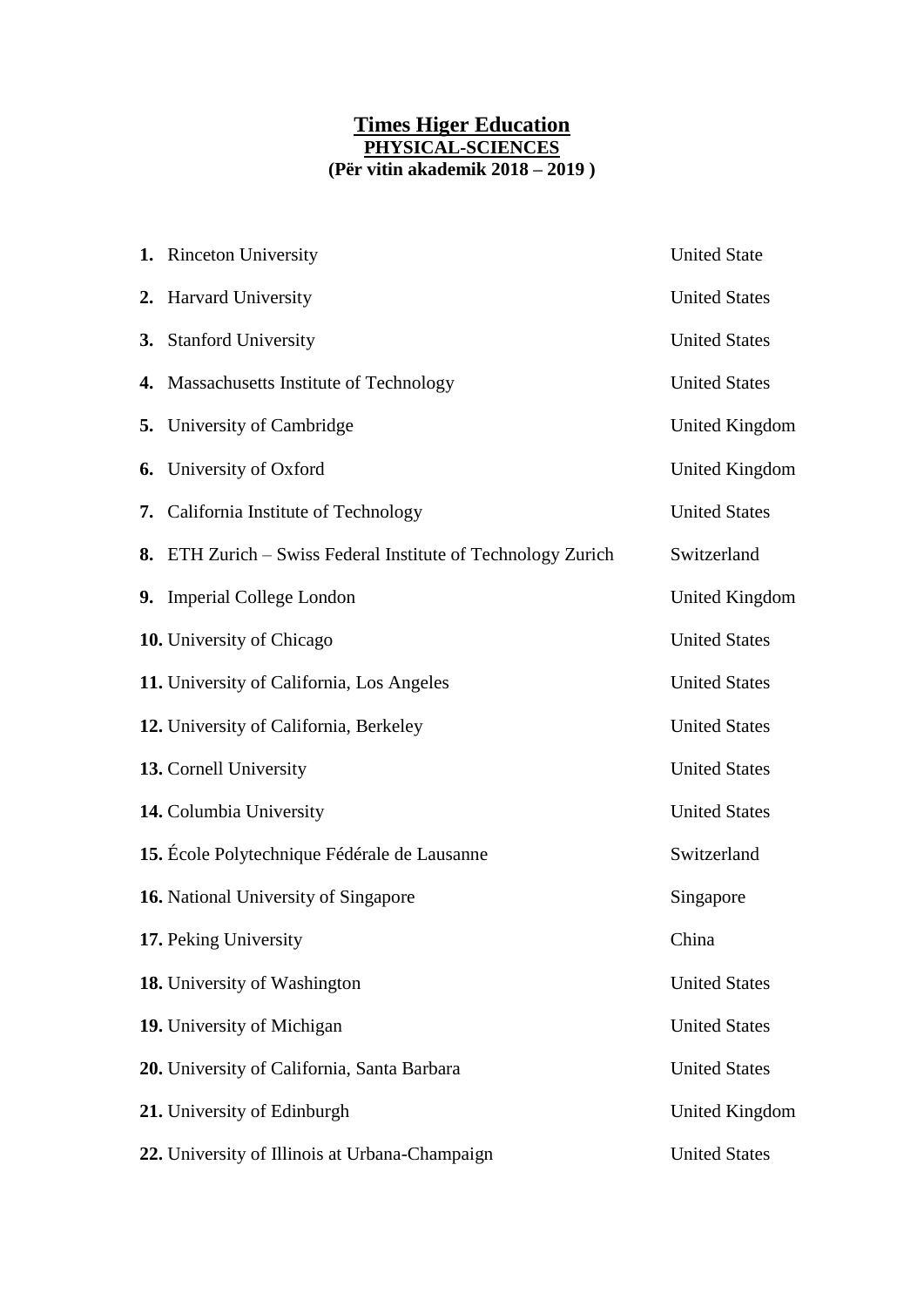| 23. UCL                                                       | United Kingdom       |
|---------------------------------------------------------------|----------------------|
| 24. Tsinghua University                                       | China                |
| 25. University of Wisconsin-Madison                           | <b>United States</b> |
| $26. = 26.$ LMU Munich                                        | Germany              |
| 27. $=$ 26. Northwestern University                           | <b>United States</b> |
| 28. Paris Sciences et Lettres - PSL Research University Paris | France               |
| 29. University of Toronto                                     | Canada               |
| 30. Technical University of Munich                            | Germany              |
| 31. Australian National University                            | Australia            |
| 32. Heidelberg University                                     | Germany              |
| 33. University of Colorado Boulder                            | <b>United States</b> |
| 34. University of Texas at Austin                             | <b>United States</b> |
| 35. University of California, San Diego                       | <b>United States</b> |
| 36. = 36. École Polytechnique                                 | France               |
| 37. $=$ 36. University of Tokyo                               | Japan                |
| 38. Georgia Institute of Technology                           | <b>United States</b> |
| 39. University of Maryland, College Park                      | <b>United States</b> |
| 40. Pierre and Marie Curie University                         | France               |
| 41. University of Manchester                                  | United Kingdom       |
| 42. Nanyang Technological University, Singapore               | Singapore            |
| 43. Rice University                                           | <b>United States</b> |
| 44. = 44. University of Bristol                               | United Kingdom       |
| 45. = 44. Carnegie Mellon University                          | <b>United States</b> |
| 46. University of Hong Kong                                   | Hong Kong            |
| 47. Delft University of Technology                            | Netherlands          |